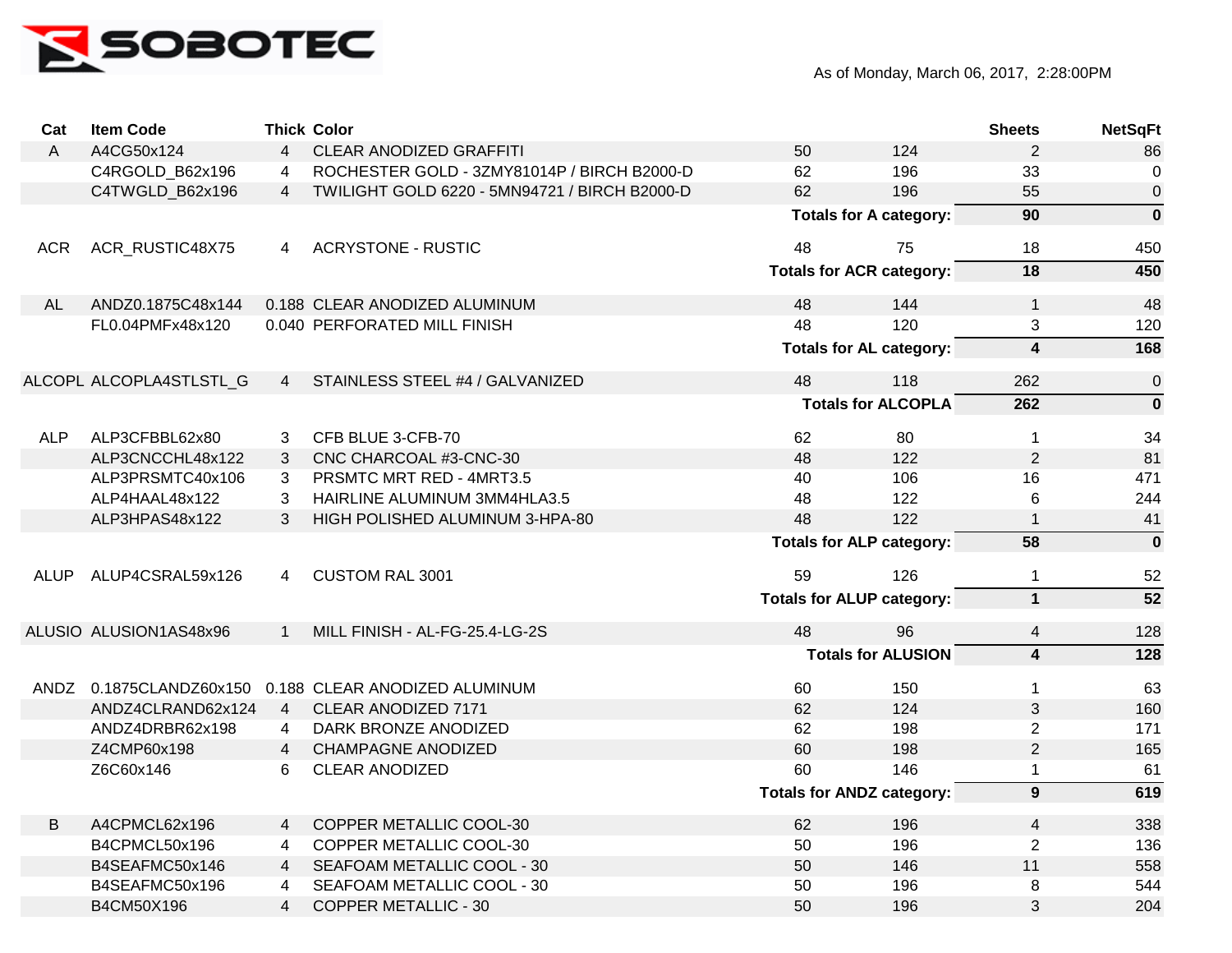|              | B4CM62X196             | 4              | <b>COPPER METALLIC - 30</b>                     | 62                              | 196                               | 4                       | 338          |
|--------------|------------------------|----------------|-------------------------------------------------|---------------------------------|-----------------------------------|-------------------------|--------------|
|              | B4SSM62x196            | $\overline{4}$ | SUNRISE SILVER METALLIC - 30                    | 62                              | 196                               | 3                       | 253          |
|              |                        |                |                                                 |                                 | <b>Totals for B category:</b>     | 35                      | $\mathbf{0}$ |
| $\mathsf{C}$ | C4COBN62x196           | 4              | COCOA BEAN - 30                                 | 62                              | 196                               | 9                       | 760          |
|              | C4DOWBLK62x196         | $\overline{4}$ | DOW BLACK 8501 - 3XMB90162 WITH 5MC88680 CLEAR  | 62                              | 196                               | 9                       | 760          |
|              | C4DR976150x134         | $\overline{4}$ | DEVANEY RED 9761 - BN3R113B                     | 50                              | 134                               | 54                      | 2,513        |
|              | C4SGLNDCH62x122        | 4              | SUGARLAND CHAMPAGNE - 229Z1385 WITH PRIMER      | 62                              | 122                               | 47                      | 2,469        |
|              | C4SGLNDCH62x155        | $\overline{4}$ | SUGARLAND CHAMPAGNE - 229Z1385 WITH PRIMER      | 62                              | 155                               | 12                      | 801          |
|              | C4TYTR_TOYBL62x19      | 4              | TOYOTA RED - UMC40164 / TOYOTA BLACK - UMC20202 | 62                              | 196                               | 2                       | 169          |
| $\mathsf{C}$ | C4WSTSILV62x196        | $\overline{4}$ | WEST SILVER 3081 - 3ZMA57936P                   | 62                              | 196                               | $\mathbf 1$             | 84           |
|              |                        |                |                                                 | <b>Totals for C category:</b>   |                                   | 589                     | $\mathbf 0$  |
|              | C CST C4BTHDRC62x196   | 4              | <b>BLUE THUNDER COOL - 30</b>                   | 62                              | 196                               | $\overline{2}$          | 169          |
|              | C4CRPEWT62x196         | $\overline{4}$ | CROSS PEWTER 8169 - 5VMA88863P                  | 62                              | 196                               | 3                       | 253          |
|              | C4PSBLU50x196          | $\overline{4}$ | 9597 POOLSIDE BLUE PVDF - DC194B-2059CR         | 50                              | 196                               | 8                       | 544          |
|              | C4PSBLU62x196          | $\overline{4}$ | 9597 POOLSIDE BLUE PVDF - DC194B-2059CR         | 62                              | 196                               | 16                      | 1,350        |
|              | C4RDPEPC62x196         | 4              | ROASTED RED PEPPER COOL-30                      | 62                              | 196                               | 24                      | 2,025        |
|              |                        |                |                                                 |                                 | <b>Totals for C CST category:</b> | 53                      | $\mathbf{0}$ |
|              | C CSTM C4SPCTA48x96    | $\overline{4}$ | <b>SPECTRA RED BRASS</b>                        | 48                              | 96                                | $\sqrt{3}$              | 96           |
|              |                        |                |                                                 |                                 | <b>Totals for C CSTM</b>          | $\overline{\mathbf{3}}$ | 96           |
|              |                        |                |                                                 |                                 |                                   |                         |              |
| <b>CIT</b>   | CIT4DRBR48x144         | 4              | DARK BRONZE ANODIZED                            | 48                              | 144                               | 4                       | 192          |
|              | CIT4SMALBRAND_SM       | $\overline{4}$ | DARK BRONZE ANODIZE / PRIMED SMOOTH BACKER      | 48                              | 120                               | 3                       | 120          |
|              | CIT4GM48X120           | 4              | <b>CITADEL GUN METAL</b>                        | 48                              | 120                               | 8                       | 320          |
|              | C4CITHG48X144          | $\overline{4}$ | <b>CITADEL HEMLOCK GREEN</b>                    | 48                              | 144                               | $\overline{4}$          | 192          |
|              | CIT4CLMABR48x120       | 4              | <b>CLEAR MATT BRUSHED</b>                       | 48                              | 120                               | 5                       | 200          |
|              | CIT4DI48X120           | $\overline{4}$ | <b>DARK IVY</b>                                 | 48                              | 120                               | 3                       | 120          |
|              | CIT4SM60x144           | 4              | SILVER METALLIC - 30                            | 60                              | 144                               | $\mathbf{1}$            | 60           |
|              |                        |                |                                                 | <b>Totals for CIT category:</b> |                                   | $\mathbf 0$             | $\mathbf{0}$ |
| CMT-         | C8SPWHIT48x98.4        | 8              | <b>SUPER WHITE E90</b>                          | 48                              | 98.375                            | 10                      | 328          |
|              | CMT-                   | 8              | DARK GREY - E20                                 | 48.031                          | 98.425                            | 20                      | 657          |
|              | CMT-CDN8E20 -48x96     | 8              | DARK GREY - E20                                 | 48                              | 96                                | 4                       | 128          |
|              |                        |                |                                                 |                                 | <b>Totals for CMT-CDN</b>         | 34                      | 1,113        |
|              |                        |                |                                                 |                                 |                                   |                         |              |
|              | <b>CMT-US C848x120</b> | 8              | NATURAL - ASH                                   | 48                              | 120                               | 6                       | 240          |
|              | C848x96                | 8              | <b>NATURAL - ASH</b>                            | 48                              | 96                                | 27                      | 864          |
|              |                        |                |                                                 | <b>Totals for CMT-US</b>        |                                   | 33                      | 1,104        |
| FL-CA FL-    |                        |                | 0.030 STAINLESS STEEL #4                        | 60                              | 120                               | 6                       | 300          |
|              | $FL-$                  | <b>22</b>      | BRIGHT SILVER QC 2624 EMBOSSED                  | 30.830                          | 144                               | 5                       | 154          |
|              | FL-                    | 22             | BRIGHT SILVER QC 2624 EMBOSSED                  | 48                              | 120                               | $\overline{2}$          | 80           |
|              | FL-                    | 24             | <b>CAMBRIDGE WHITE</b>                          | 48                              | 120                               | $\overline{c}$          | 80           |
|              |                        |                |                                                 |                                 | <b>Totals for FL-CA category:</b> | $\mathbf 0$             | $\mathbf 0$  |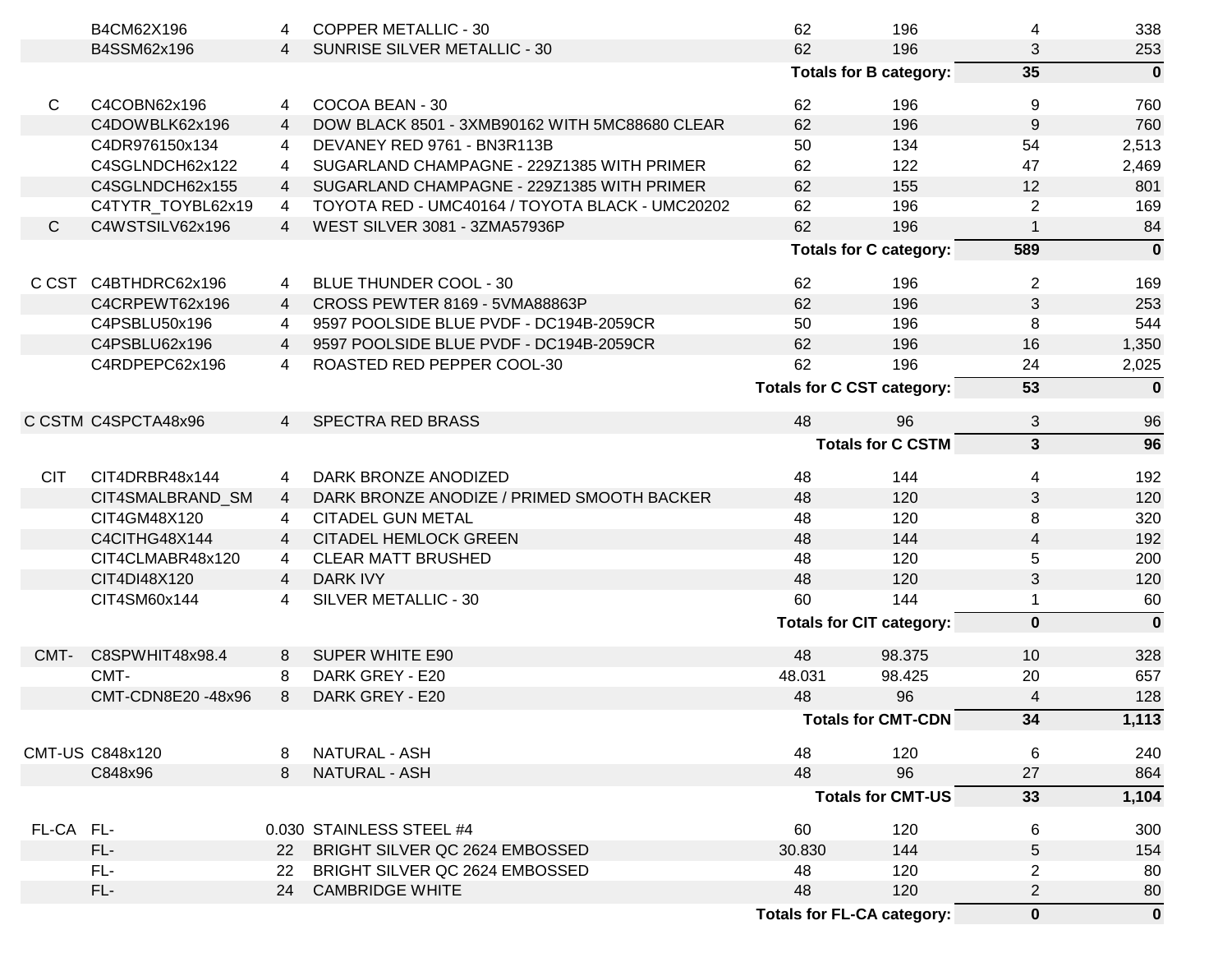| FL-CDN FL-   |                        | 22             | BRIGHT SILVER QC 2624 EMBOSSED              | 30.830                          | 120                             | 21              | 540          |
|--------------|------------------------|----------------|---------------------------------------------|---------------------------------|---------------------------------|-----------------|--------------|
|              | STL26MBR48x120         | 26             | METRO BROWN - QC18228                       | 48                              | 120                             | 1               | 40           |
|              |                        |                |                                             | <b>Totals for FL-CDN</b>        |                                 | $\mathbf{0}$    | $\mathbf{0}$ |
| <b>FR</b>    | C4CHYSMTH62x122        | 4              | CHERRYSMITH METALLIC - 5VM91111P            | 62                              | 122                             | $\mathbf{1}$    | 53           |
|              | C4CHYSMTH62x196        | $\overline{4}$ | CHERRYSMITH METALLIC - 5VM91111P            | 62                              | 196                             | 20              | 1,688        |
|              | FR44-4HL39.47x146      | $\overline{4}$ | STAINLESS 4-4HL                             | 39.470                          | 146                             |                 | 40           |
|              | FR4ANCHMP62x196        | $\overline{4}$ | ANODIC CHAMPAGNE 8709 - 5VMN90726           | 62                              | 196                             | 17              | 1,435        |
|              |                        |                |                                             | <b>Totals for FR category:</b>  |                                 | $\pmb{0}$       | $\mathbf 0$  |
|              | FR CST FR4ALCOOL50x122 | $\overline{4}$ | ALABASTER COOL - 30                         | 50                              | 122                             | $5\phantom{.0}$ | 212          |
|              | FR4CRPWCL62x122        | $\overline{4}$ | CROSS PEWTER COOL 8626 - 5VMA90543          | 62                              | 122                             | 1               | 53           |
|              | FR4TRAUX62x196         | $\overline{4}$ | 9183 TRAUX SILVER MICA PVDF - DC194A-2019CR | 62                              | 196                             | 27              | $\mathbf 0$  |
|              |                        |                |                                             | <b>Totals for FR CST</b>        |                                 | $\pmb{0}$       | $\mathbf 0$  |
| <b>FR</b>    | FR4BRST62x196          | 4              | LINCOLN PARK BRUSHED STAINLESS              | 62                              | 196                             | $\overline{2}$  | 169          |
|              | FR4CM62X196            | $\overline{4}$ | <b>CHAMPAGNE METALLIC - 30</b>              | 62                              | 196                             | 6               | 506          |
|              |                        |                |                                             |                                 |                                 |                 |              |
|              |                        |                |                                             |                                 | <b>Totals for FR CSTM</b>       | 8               | 675          |
| <b>HPL</b>   | TRES13STGRRK60.24      | 13             | STONE GREY A08.3.1/ROCK                     | 60.240                          | 120.080                         | $\mathbf{1}$    | 50           |
|              |                        |                |                                             |                                 | <b>Totals for HPL category:</b> | $\mathbf{1}$    | 50           |
| <b>MDF</b>   | MDF1MDF48x120          | 1              | <b>MDF BOARD</b>                            | 48                              | 120                             | $\overline{2}$  | 80           |
|              |                        |                |                                             |                                 | <b>Totals for MDF category:</b> | 2 <sup>1</sup>  | 80           |
| <b>NIS</b>   | NIS4NISROF62x122       | 4              | <b>NISSAN ROOF PANELS</b>                   | 62                              | 122                             | $\mathbf 1$     | 53           |
|              | NIS4NISROF62x146       | $\overline{4}$ | <b>NISSAN ROOF PANELS</b>                   | 62                              | 146                             | 4               | 251          |
|              | NIS4NISROF62x196       | 4              | NISSAN ROOF PANELS                          | 62                              | 196                             | 44              | 3,713        |
|              | NIS6NISROF60x192       | 6              | <b>NISSAN ROOF PANELS</b>                   | 60                              | 192                             | $\mathbf{1}$    | 80           |
|              | NIS6NISROF62x208       | 6              | NISSAN ROOF PANELS                          | 62                              | 208                             | $\mathbf{1}$    | 90           |
|              |                        |                |                                             | <b>Totals for NIS category:</b> |                                 | $\mathbf 0$     | $\mathbf 0$  |
| $\mathsf{R}$ | R4ANCLEC62x196         | 4              | ANODIC CLEAR - ECOCLEAN RB4ACEC             | 62                              | 196                             | $\overline{7}$  | 591          |
|              | R4APS62x196            | $\overline{4}$ | APOLLO STONE                                | 62                              | 196                             | $\overline{c}$  | 169          |
|              | R4STST48x196           | 4              | STAINLESS STEEL #4 / STAINLESS STEEL 304-2B | 48                              | 196                             | $\overline{2}$  | 131          |
|              | RFR4ZNC39.37X196       | $\overline{4}$ | <b>NDS ZINC</b>                             | 39.370                          | 196                             | 8               | 429          |
|              |                        |                |                                             | <b>Totals for R category:</b>   |                                 | $\bf{0}$        | $\mathbf 0$  |
| <b>SL</b>    | C4SLPW62x196           | 4              | <b>SL-PURE WHITE</b>                        | 62                              | 196                             | 1               | 84           |
|              | C4SLXCHM62x196         | $\overline{4}$ | <b>SLX-CHAMPAGNE METALLIC</b>               | 62                              | 196                             | 69              | 5,823        |
|              |                        |                |                                             | <b>Totals for SL category:</b>  |                                 | $\bf{0}$        | $\mathbf{0}$ |
| <b>STL</b>   | STL0.125BRSH48x96      |                | 0.125 STAINLESS STEEL #4                    | 48                              | 96                              | $\mathbf 1$     | 32           |
|              | STL18PRFGLV48x120      | 18             | PERFORATED GALVANIZED                       | 48                              | 120                             | $\overline{2}$  | 80           |
|              | STL18SSSMF48x120       | 18             | STAINLESS STEEL 304-2B                      | 48                              | 120                             | 12              | 480          |
|              | STL22SACT48x96         | 22             | <b>SATINCOAT</b>                            | 48                              | 96                              | 3               | 96           |